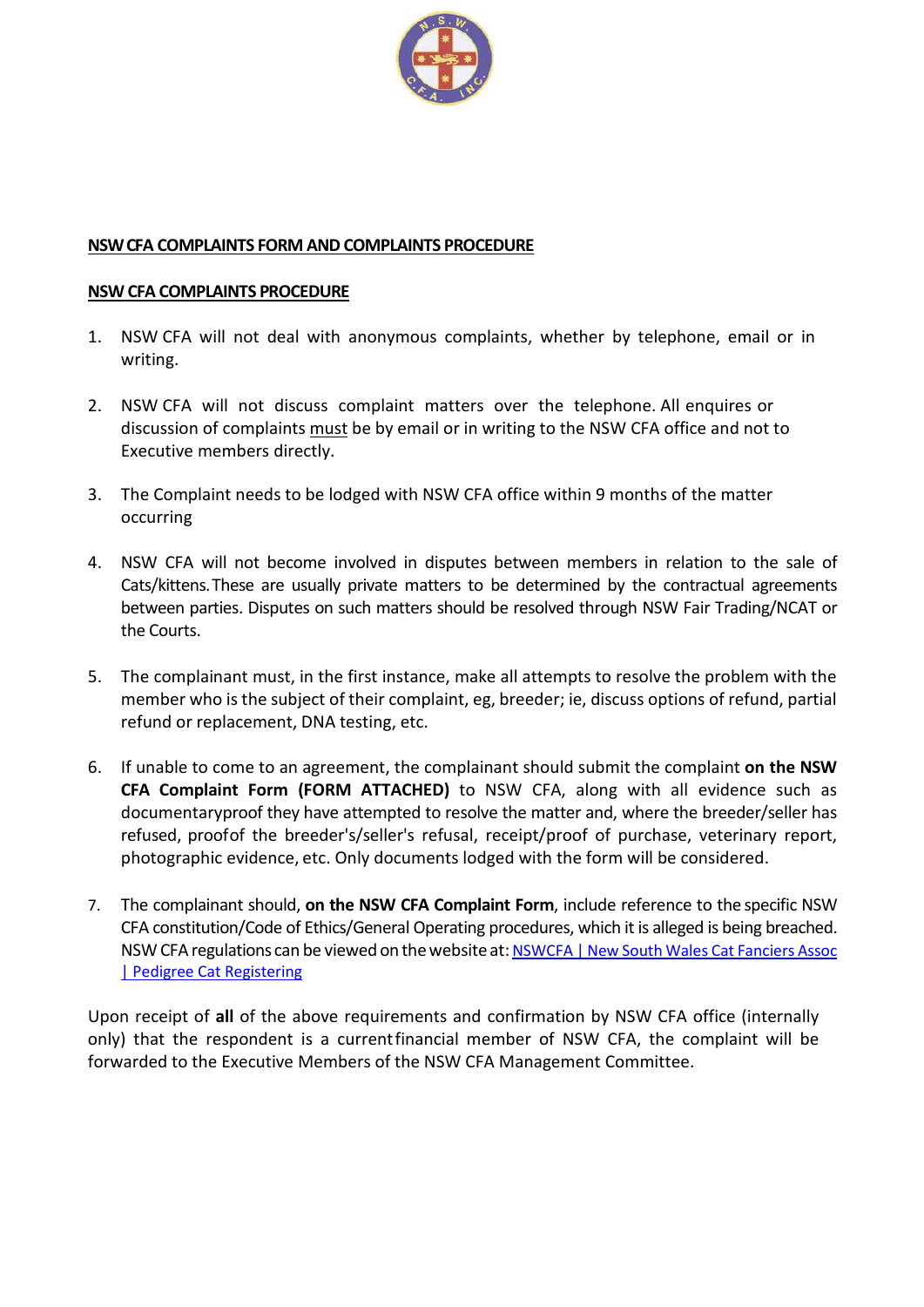

## **THE RESPONDENT WILL:**

- 1. Submit their response within 14 days of the date of the letter from NSW CFA.
- 2. Send the response in as one document, (posted or emailed) which will include all the evidence to be considered.
- 3. Incorporate an itemised written detailed account addressing each of the items of concern raised in the complaint.
- 4. Include all evidence to be considered, in the response document/pack submitted which should include dates and times (when using texts & photos.) to show the relevance to the complaint.
- 5. Include pedigrees, contracts, receipts, microchip paperwork and transfers where relevant to support your response.

### NOTE:

- 1. No late documentation will be considered.
- 2. An extension of 28 days will be considered if the request is received within 5 days of the date of the initial letter sent to the respondent, in writing
- 3. If no response is received, within the initial 14 day period, the complaint will be dealt with in accordance with clause 19 b) of the constitution or clause 20 should this not be the first complaint against the member.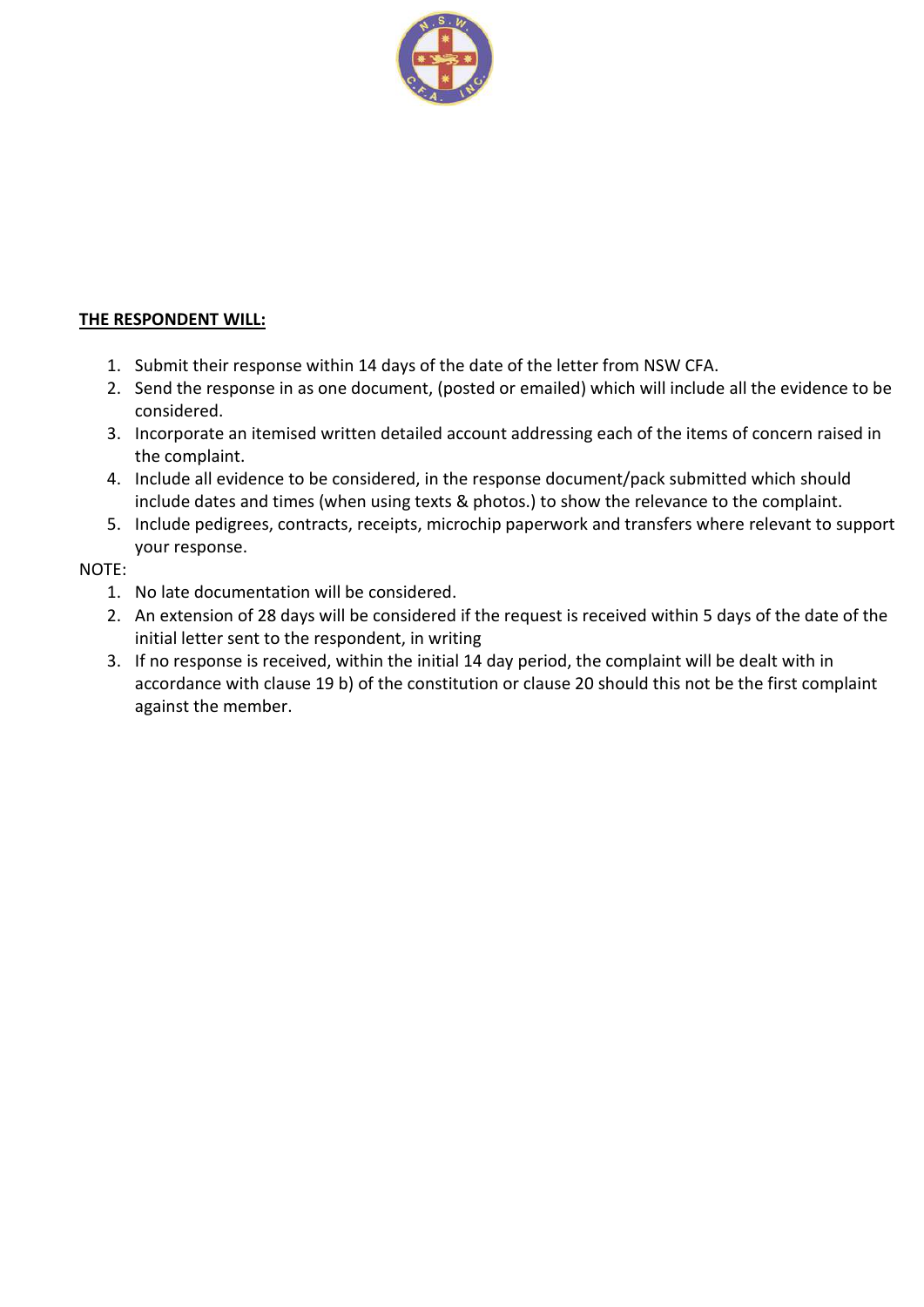

**PLEASE BE ASSURED THAT NSW CFA TAKES ANY COMPLAINTS ABOUT ITS MEMBERS IN A**

**SERIOUS MANNER.** As you may be aware, there are various types of complaints received by NSW CFA Office and these are dealt with as follows;

#### **ETHICS & WELFARE COMPLAINTS**

These complaints relate to issues such as unethical breeding, sale of a cat/kitten in ill health and other similar clauses in the Code of Ethics,

The Code of Ethics is required to be upheld by all members of NSWCFA. Breaches of the Code may result in penalties according to the Constitution sections 19, 20 & 21.

A member will not be regarded as being in breach of the Code unless the breach is of a serious nature and has had, or is likely to have, a significant deleterious effect on a cat or kitten, or the member's or the association's reputation.

- 19. (a) When the Management Committee receives a complaint against a member or becomes aware of circumstances involving misconduct by a member, including but not limited to the breeding and sale of cats, the committee will advise the member accordingly and request a response from the member within 14 days. The committee will consider the member's response and determine whether disciplinary action will be taken.<br>(b) Where a member fails to respond within 14 days (as required by c
	- Where a member fails to respond within 14 days (as required by clause (a)) the committee may impose a penalty of suspension of office services, judging licence, steward's accreditation, or similar until such time as the member responds.

#### **ANIMAL WELFARE & COMMUNITY LIAISON COMPLAINTS**

These complaints relate to matters such as:-

- Advertising by a NSW CFA Member of unregistered cats, cross breeds, kittens sold without papers, etc.
- Non-display of membership number on an advertisement or advertising to be a registered breeder when they are not.
- Complaints of poor cattery conditions or over breeding.
- Complaints regarding ill health of a kitten or ongoing welfare concerns.

#### **DISPUTES ASSESSMENT COMPLAINTS**

These complaints are generally direct breaches of NSW CFA constitution/ethics/policies, such as:-

- Altercation at a show (Misconduct)
- Unsportsmanlike behaviour (Misconduct)
- Failure to resolve a Non-supply of Pedigree papers matter
- 3<sup>rd</sup> Offence breach of Code of Ethics
- Disparage a Judge at a Show
- Forging documents
- Making derogatory or disparaging remarks by a NSW CFA member on Facebook or other forms of social media that is a breach of NSW CFA Social Media Policy and procedures.
- Cyber bullying by a NSW CFA Member
- NSW CFA Member using obscene or sexually explicit language or material in any form of media

■

The above lists are not exhaustive lists, only examples.